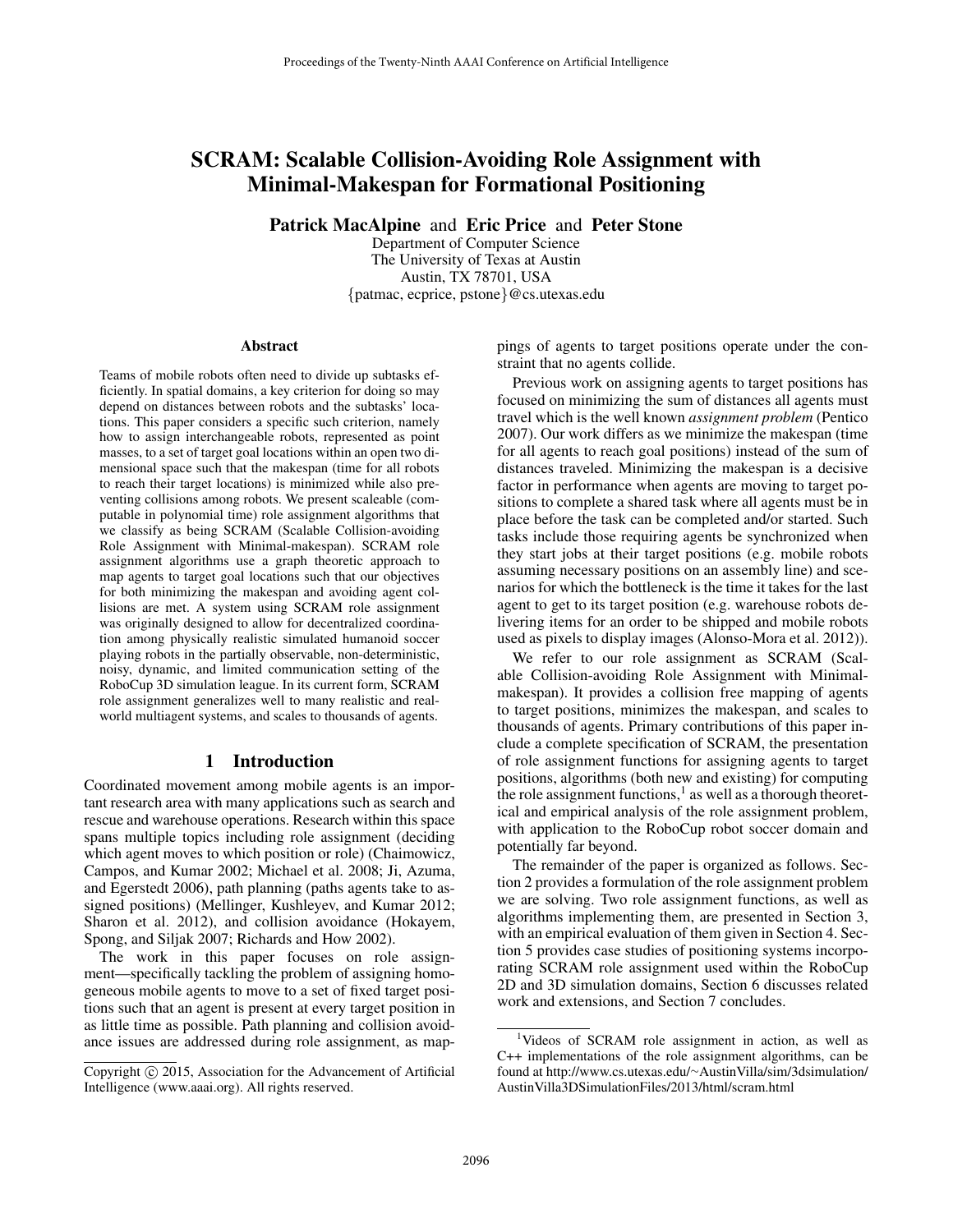

Figure 1: Role assignment problem where we want to assign agents (circles)  $\{a_1,...,a_6\}$  to target positions (crosses)  $\{p_1,...,p_6\}$ . Dashed arrows show solution.

### 2 Role Assignment Problem

Let there be  $n$  homogeneous mobile agents with current positions  $A := \{a_1, ..., a_n\}$ , and we want to assign the agents to move to *n* specified target goal positions or roles  $P :=$  $\{p_1, ..., p_n\}$  such that the time for agents to have reached every goal position is minimized under the constraint that no agents collide with each other. Figure 1 illustrates an example problem with six agents and target positions. This problem can be thought of as finding a perfect matching  $M^*$ within the set of perfect matchings M of a weighted bipartite graph  $G := (A, P, E)$  that meets the above criteria with the weight for each edge in  $E$  being the Euclidean distance between associated agent and target positions.

Similar to path planning work by Broucke (2003), we model agents as point masses with zero width. Additionally, we make two more assumptions. First, no two agents and no two target positions occupy the same position. Second, we assume that all agents move toward fixed target positions along a straight line at the same constant speed. While the assumptions may not hold in practice, they are necessary for theoretical analysis of the role assignment problem and are often often good enough approximations, as corroborated by our successful empirical results in RoboCup domains presented in Section 5. We mention a potential extension of our work in Section 6 that includes allowing for non-point masses as well as obstacles in the environment.

We call a role assignment *CM valid* (Collision-avoiding with Minimal-makespan) if it satisfies two properties:

- 1. *Minimizing longest distance* M<sup>∗</sup> minimizes the longest distance from an agent to target, with respect to all possible mappings. A valid mapping for the problem shown in Figure 1 would not include  $a_2 \rightarrow p_5$  as that is the longest distance between an agent and target. Instead a valid assignment includes  $a_1 \rightarrow p_3$  which is the minimal longest distance any agent travels across all possible assignments.
- 2. *Avoiding collisions* agents do not collide with each other as they move to their assigned positions. In Figure 1 a mapping including both  $a_1 \rightarrow p_1$  and  $a_2 \rightarrow p_2$  would be invalid as it would cause agents  $a_1$  and  $a_2$  to collide.

A third desirable property, although not necessary for a role assignment function f to be *CM valid*, is the following:

3. *Dynamically consistent* - Given a *fixed* set of target positions, if  $f$  outputs a mapping  $M$  of agents to targets at time  $T$ , then  $f$  continues to output  $M$  for every time  $t > T$  as the agents move to the targets specified by M.



Figure 2: Lowest lexicographical cost (shown with arrows) to highest cost ordering of mappings from agents  $(A1, A2, A3)$  to role positions  $(P1, P2, P3)$ . Each row represents the cost of a single mapping.<br>
1:  $\sqrt{2} (A2 \rightarrow P2)$ ,  $\sqrt{2} (A3 \rightarrow$ 

| 1: | $\sqrt{2}$ (A2 $\rightarrow$ P2), | $\sqrt{2}$ (A3 $\rightarrow$ P3), | $1 (A1 \rightarrow P1)$          |
|----|-----------------------------------|-----------------------------------|----------------------------------|
| 2: | 2 $(A1 \rightarrow P2)$ ,         | $\sqrt{2}$ (A3 $\rightarrow$ P3). | $1 (A2 \rightarrow P1)$          |
| 3: | $\sqrt{5}$ (A2 $\rightarrow$ P3), | $1(A1 \rightarrow P1)$ ,          | $1 (A3 \rightarrow P2)$          |
| 4: | $\sqrt{5}$ (A2 $\rightarrow$ P3). | $2(A1 \rightarrow P2)$ .          | $\sqrt{2}$ (A3 $\rightarrow$ P1) |
| 5: | $3(A1 \rightarrow P3)$ ,          | $1(A2 \rightarrow P1)$ ,          | $1(A3 \rightarrow P2)$           |
| 6: | $3(A1 \rightarrow P3)$ ,          | $\sqrt{2}$ (A2 $\rightarrow$ P2). | $\sqrt{2}$ (A3 $\rightarrow$ P1) |
|    |                                   |                                   |                                  |

The first two properties come directly from the definition of the role assignment problem. The third property guarantees that once a role assignment function  $f$  outputs a mapping, f will always output that same mapping as long as there is no change in the target positions. This guarantee is desirable as otherwise agents might unduly thrash between roles thus impeding progress. In the following section we construct *CM valid* role assignment functions.

### 3 Role Assignment Functions

The following subsections present two *CM valid* role assignment functions for the role assignment problem detailed in Section 2. Algorithmic implementations of the functions and analysis of their time and space complexities are also given.

### 3.1 Minimum Maximal Distance Recursive (MMDR) Function

One potential role assignment function is to find a mapping of agents to target positions which recursively minimizes the maximum distance that any agent travels. We refer to this as this the Minimum Maximal Distance Recursive (MMDR) function. It is also known as the *lexicographic bottleneck assignment problem* (Pentico 2007). In previous work we presented an exponential time dynamic programming implementation of MMDR (MacAlpine, Barrera, and Stone 2013). In this section we first analyze properties of MMDR, and then identify efficient polynomial time algorithms to compute MMDR.

Let M be the set of all one-to-one mappings between agents and roles. If there are  $n$  agents and  $n$  target role positions, then there are n! possible mappings  $M \in \mathbb{M}$ . Let the *cost* of a mapping M be the n-tuple of distances from each agent to its target, sorted in decreasing order. We can then sort all the  $n!$  possible mappings based on their costs, where comparing two costs is done lexicographically. Sorted costs of mappings for a small example are shown in Figure 2.

Denote the role assignment function that always outputs the lexicographically smallest cost mapping as MMDR. Here we provide an informal proof sketch that MMDR is *CM valid* and is also dynamically consistent; we provide a longer, more thorough derivation in an online appendix.<sup>2</sup>

<sup>2</sup> http://www.cs.utexas.edu/∼AustinVilla/sim/3dsimulation/ AustinVilla3DSimulationFiles/2013/files/scram/scram-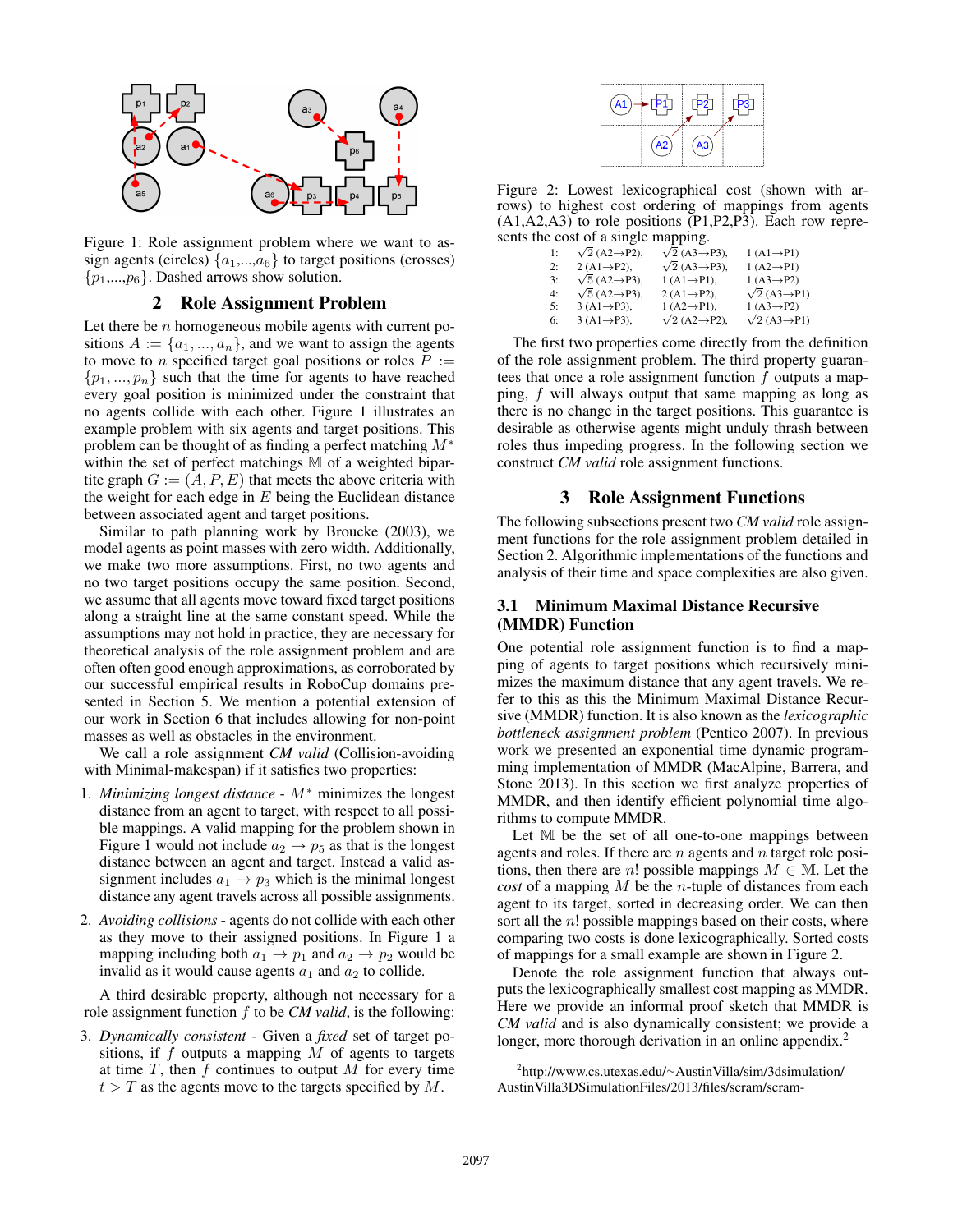### Theorem 1. *MMDR is CM valid & dynamically consistent.*

MMDR minimizes the longest distance (Property 1) as the lexicographical ordering of distance tuples sorted in descending order ensures this. If two agents in a mapping are to collide (Property 2) it can be shown, through the triangle inequality, that MMDR will find a lower cost mapping as switching the two agents' targets reduces the maximum distance either must travel. Finally, as we assume all agents move toward their targets at the same constant rate, the distance between an agent and any target will not decrease any faster than the distance between any agent and the target that agent is assigned to. This observation provides dynamic consistency (Property 3) by preserving the lowest lexicographical cost ordering of a MMDR mapping across all timesteps.

 $O(n^5)$  Polynomial Time Algorithm for MMDR We can compute the MMDR role assignment function in polynomial time by transforming MMDR into the *assignment problem* (finding a perfect matching in a bipartite graph that minimizes the sum of edge weights) which is solvable by the Hungarian algorithm (Kuhn 1955) in  $O(n^3)$  time.

**Lemma 1.** Denote  $W_n := \{w_0, ..., w_n\}$  where  $w_i := 2^i$ . *Then*  $\forall W \in \mathcal{P}(W_{n-1}): w_n > \sum W$ .

In order to transform MMDR into the *assignment problem* we modify the weights of the edges of our bipartite graph to be a set of values such that the weight of any edge  $e$  is greater than the sum of weights of all edges with weight values less than that of e. A key insight into this transformation is expressed in Lemma 1. By sorting all edges in ascending order by distance, and then relabeling edge weights to be the value  $2^{i}$  where i is the index of an edge in this sorted list, the sum of all edge weights of shorter distance edges will be less than any sum of edge weights with a longer edge. Solutions to the *assignment problem* return lowest cost MMDR mappings as the sum of modified weights of any mapping with a higher cost is greater than that of a lower cost mapping.

Algorithm 1 gives a polynomial time solution for computing MMDR. First, weights are sorted in ascending order of distance (line 1). Next, edge weights are transformed into appropriate values for the assignment problem as expressed in Lemma 1 (line 8). Finally, the re-weighted edges are given as input into the Hungarian algorithm which returns the lowest cost MMDR mapping (line 10). Time complexity is dominated by the  $O(n^3)$  Hungarian algorithm. Note that our transformed edge weights, represented as bit vectors with the *ith* bit of a  $2^i$  value turned on, are of size  $n^2$ . The Hungarian algorithm must do comparisons of these weights and thus the time complexity of Algorithm 1 is  $O(n^5)$ . As our implementation of the Hungarian algorithm requires us to store length *n* lists of size  $n^2$  transformed weights, Algorithm 1 has a space complexity of  $O(n^3)$ .

There exists previous work in modifying edge weights to transform the *lexicographic bottleneck assignment problem* into the *assignment problem*. For cases in which there are  $n^2$  edges, with each having a unique cost, a higher complexity  $O(n^5 log n)$  algorithm exists (Burkard and Rendl 1991). Work by Croce et al. (1999) changes edge weights into

```
appendix.pdf
```
### Algorithm 1 MMDR  $O(n^5)$  Polynomial Time Impl.

- Input:  $Agents := \{a_1, ..., a_n\}$ ; *Positions* :=  $\{p_1, ..., p_n\}$  $Edges := {\overline{a_1p_1}, \overline{a_1p_2}, ..., \overline{a_np_n}}; |\overline{a_ip_j}| := \text{euclideanDist}(a_i, p_j)$
- 1: *edgesSorted* := sortAscendingDist(*Edges*)
- 2: *lastDistance* := −1 3: *rank*, *currentIndex* := 0
- 
- 4: for each  $e \in edgesSorted$  do<br>5: if  $|e| > lastDistance$  then if  $|e| >$  *lastDistance* then
- 6: *rank* := *currentIndex*
- 7: *lastDistance* :=  $|e|$ <br>8:  $|e|$  :=  $2^{rank}$
- 8:  $|e| := 2^{rank}$ <br>9: *currentlndex*
- $currentIndex := currentIndex + 1$
- 10: return hungarianAlg(*edgesSorted*)

weight vectors of length n before solving the *assignment problem* and has the same time complexity as our method of  $O(n^5)$ . However, on modern computer architectures Algorithm 1 is more efficient as we represent edge weights as bit vectors instead of vectors of integers. The compact format of bit vectors allows for integer operations to be performed on w bits in parallel where  $w$  is the size of a processor's maximum word length. This parallelism reduces the running time by a factor of w (e.g. a factor of 64 on a 64-bit architecture).

 $O(n^4)$  Polynomial Time Algorithm for MMDR Another approach to compute MMDR, presented by Sokkalingam and Aneja (1998), and detailed in Algorithm 2, alternates between solving the *bottleneck assignment problem* (Pentico 2007) (finding the smallest maximum edge in a perfect matching) and a 0-1 cost version of the *assignment problem*.

| <b>Algorithm 2</b> MMDR $O(n^4)$ Polynomial Time Impl. |  |  |  |
|--------------------------------------------------------|--|--|--|
|--------------------------------------------------------|--|--|--|

| Input: | Agents := $\{a_1, , a_n\}$ ; Positions := $\{p_1, , p_n\}$<br>Edges := $\{\overline{a_1p_1}, \overline{a_1p_2}, , \overline{a_np_n}\}$ ; $ \overline{a_ip_j} $ := euclideanDist $(a_i,p_j)$ |
|--------|---------------------------------------------------------------------------------------------------------------------------------------------------------------------------------------------|
| 2:     | 1: function GETTIGHTEDGES(poten)<br><b>return</b> $e_{a,p} \in Edges$ , s.t. poten $(a) + poten(p) = cost(e_{a,p})$                                                                         |
|        | 3: $numEdgesLeft := n$                                                                                                                                                                      |
|        | 4:loop                                                                                                                                                                                      |
| 5:     | $minLongestEdge := getMinimalMaxEdgeInPerfectMatching(Edges)$                                                                                                                               |
| 6:     | $\forall e \in Edges\begin{cases}  e  <  minLongestEdge  : & cost(e) := 0 \\  e  =  minLongestEdge  : & cost(e) := 1 \\  e  >  minLongestEdge  : & cost(e) := \infty \end{cases}$           |
| 7:     | ${matching, poten} := \text{hungarianAlgWithEdgeCosts}(Edges)$                                                                                                                              |
| 8:     | $numLongestEdges := \sum cost(e)$                                                                                                                                                           |
|        | $e \in$ matching                                                                                                                                                                            |
| 9:     | $numEdgesLeft := numEdgesLeft - numLongestEdges$                                                                                                                                            |
| 10:    | <b>if</b> numEdgesLeft $= 0$ then                                                                                                                                                           |
| 11:    | return matching                                                                                                                                                                             |
| 12:    | $Edges := getTightEdges(poten)$                                                                                                                                                             |
| 13:    | $\forall e \in Edges$ , s.t. $ e  =  minLongestEdge  :  e  := -1$                                                                                                                           |

At every iteration of Algorithm 2 solving the *bottleneck assignment problem* (line 5 which is implemented by Algorithm 3 discussed later in this section) returns the current largest edge weight value in the MMDR mapping. Next solving the *assignment problem* using the Hungarian algorithm (line 7), with 0-1 edge costs as specified in line 6, returns a mapping whose sum of costs (line 8) reveals the number of edges of this weight in the MMDR mapping.

At the same time the Hungarian algorithm naturally computes a potential function *poten* over the set of vertices in the bipartite graph such that  $\forall e_{a,p} \in Edges$ :  $poten(a) + poten(p) \leq cost(e_{a,p})$ . It is revealed by Sokkalingam and Aneja (1998) that all perfect matchings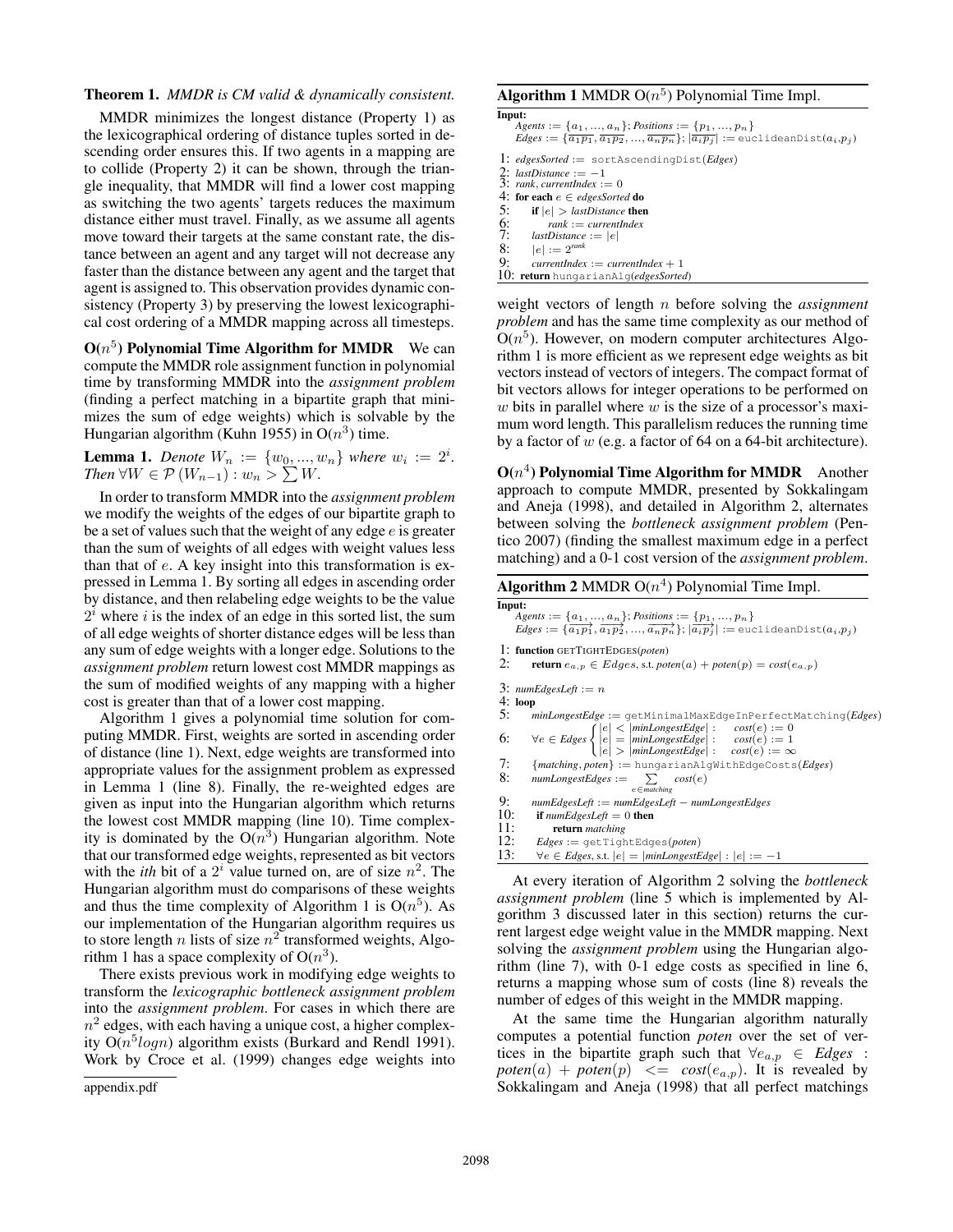of the subset of tight edges (defined as edges for which  $poten(a) + poten(p) = cost(e_{a,p})$  contain exactly *num*-*LongestEdges* edges of length |*minLongestEdge*|. Given this knowledge we remove all non-tight edges from consideration in the MMDR mapping (line 12). The reduction to tight edges, and reducing the weight of edges of length |*minLongestEdge*| (line 13), results in subsequent solutions of the *bottleneck assignment problem* revealing the next largest edge weight value in the MMDR mapping as every perfect matching will have exactly *numLongestEdges* edges of length |*minLongestEdge*|. We learn the weight of *num-LongestEdges* edges in the MMDR mapping during every iteration of Algorithm 2, and after determining the weights for  $n$  edges, the solution returned by the Hungarian algorithm is the MMDR mapping (line 11).

Algorithm 3 Minimal-maximum Edge Perfect Matching Input:  $Agents := \{a_1, ..., a_n\}$ ; *Positions* :=  $\{p_1, ..., p_n\}$ 

 $Edges := {\overrightarrow{(a_1p_1}, \overrightarrow{a_1p_2}, ..., \overrightarrow{a_np_n}}; |\overrightarrow{a_ip_j}| := \text{euclideanDist}(a_i, p_j)$ 1:  $matchedAgents, allowedEdges := \{\}$ 

2: **function** FLOOD(*curNode*, *prevNode*)<br>3: *curNode*.visited := **true**<br>4: *curNode.previous* := *prevNode* 3: *curNode.visited* := true 4: *curNode.previous* := *prevNode* 5: if *curNode* ∈ *Positions* and  $\exists e \in allowedEdges$ , s.t. *e.start* = *curNode* then 6: **return** *currentNode*<br>7: **for each**  $e \in allowedE$ for each  $e \in allowedEdges$ , s.t. (*e.start* = *curNode* and not *e.end.visited*) do

8: 
$$
val := \text{flood}(e.end, e.start)
$$

9: **if**  $val \neq \emptyset$  then<br>10: **return** val 10: return *val*<br>11: return  $\varnothing$ 

return ∅

12: function RESETFLOOD<br>13: for each *node*  $\in$  {A

```
13: for each node ∈ {Agents ∪ Positions} do<br>14: node.visited := false<br>15: node.previous := ∅
```

```
node.visited := false
```
15: *node.previous* := ∅<br>16: **for each**  $a \in \{A$ *gents* for each  $a \in \{ Agents \setminus matched Agents\}$  do

17:  $\text{flood}(a, \emptyset)$ 

18: **function** REVERSEPATH(*node*)<br>19: while *node* previous  $\neq \emptyset$  **c** 

```
while node.previous \neq \emptyset do
```

```
20: mmt macepoids, 20<br>20: reverseEdgeDirection(node, node.previous)
```

```
21: node := node.previous<br>22: return node
          22: return node
```

```
23: edgeQ := sortAscendingDist(Edges)
24: longestEdge := ∅
25: for match := 1 to n do<br>26: resetFlood()
\overline{26:} resetFlood()<br>27. matchedPosition
27: matchedPosition := ∅<br>28: while matchedPosition<br>29: longestEdge := edg
           while \textit{matchedPosition} = \emptyset \textbf{ do}\overline{29}: longestEdge := edgeQ.pop()<br>30: allowedEdges \leftarrow longestEdge
30: allowedEdges ← longestEdge
                31: matchedPosition := flood(longestEdge.end,
                longestEdge.start)
32: matchedAgent := reversePath(matchedPosition)
           33: matchedAgents ← matchedAgent
```

```
34: return longestEdge
```
Algorithm 3 finds the minimal maximum edge in a perfect matching by incrementally adding edges to the graph in order of increasing distance from the list of edges sorted in ascending order of weight (line 23). It interleaves adding edges (line 30) with running the Ford-Fulkerson algorithm (Ford and Fulkerson 2010) for finding a maximum cardinality (number of edges) matching. Ford-Fulkerson (implemented with the flood, resetFlood, and reversePath functions) works by using a breath-first search to find augmenting paths from an agent to a target.

Algorithm 3 starts with a graph with the empty set of edges *allowedEdges* (line 1), and whenever the breadth-first search of the Ford-Fulkerson algorithm is unable to find a path from an agent to a target, we add an edge to the graph (line 30) and continue the breadth-first search. At the point when we find  $n$  paths from agents to target, the last edge we added is the minimal maximum edge for a perfect matching.

An important factor for performance in Algorithm 3 is that we can pick up the Ford-Fulkerson breadth-first search where it left off after adding an edge as any nodes previously reachable in the graph remain reachable. Because we do not lose state in each breadth-first search, each breadthfirst search takes  $O(E)$  time. Thus the total time for running Algorithm 3 to find a perfect matching with the minimum maximal edge length is  $O(nE)$  which is less than the  $O(n^3)$ time complexity of the Hungarian algorithm.

We determine at least one new minimal maximum edge in a perfect matching during every iteration of the loop in Algorithm 2. Thus no more than  $n$  instances of both the Hungarian algorithm and Algorithm 3 need to be computed. As the  $O(n^3)$  time complexity of the Hungarian algorithm dominates Algorithm 2's loop, the time complexity of Algorithm 2 is  $O(n^4)$ . The breadth-first search of Ford-Fulkerson in Algorithm 3 gives a space complexity of  $O(n^2)$ .

# 3.2 Minimum Maximal Distance + Minimum Sum Distance $^2$  (MMD+MSD<sup>2</sup>) Function

Another role assignment function to map agents to target goal positions is one which minimizes the maximum distance any agent has to travel (but not recursively as done by MMDR in Section 3.1), after which it minimizes the sum of distances squared that all agents travel. We call this the Minimum Maximal Distance + Minimum Sum Distance<sup>2</sup>  $(MMD+MSD<sup>2</sup>)$  role assignment function. Specifically we want to find a perfect matching  $M^*$  such that

$$
\mathbb{M}'' \ := \ \{ X \in \mathbb{M} \mid \| X \|_{\infty} = \min_{M \in \mathbb{M}} (\| M \|_{\infty}) \} \tag{1}
$$

$$
M^* := \underset{M \in \mathbb{M}''}{\text{argmin}} (\|M\|_2^2) \tag{2}
$$

Here we provide an informal proof sketch that MMD+MSD<sup>2</sup> is a *CM valid* role assignment; we provide a longer, more thorough derivation in an online appendix.<sup>2</sup>

## Theorem 2. *MMD+MSD*<sup>2</sup> *is CM valid.*

By only considering the set of perfect matchings  $M''$  with minimal longest edges (equation 1) we are minimizing the longest distance any agent must travel (Property 1). If two agents in a mapping are to collide (Property 2), it can be shown, through the triangle inequality, that  $MMD+MSD<sup>2</sup>$ will find a lower cost mapping as switching the two agents' targets reduces, but never increases, the distance that one or both must travel thereby reducing the sum of distances squared (equation 2) and the longest distance (equation 1).

Unlike MMDR, MMD+MSD $^2$  is not dynamically consistent because distances squared do not decrease at a constant rate, but in fact decrease at faster rates for larger distances, as agents move toward targets (e.g. the difference in distance squared as an agent moves from 5 meters to 4 meters from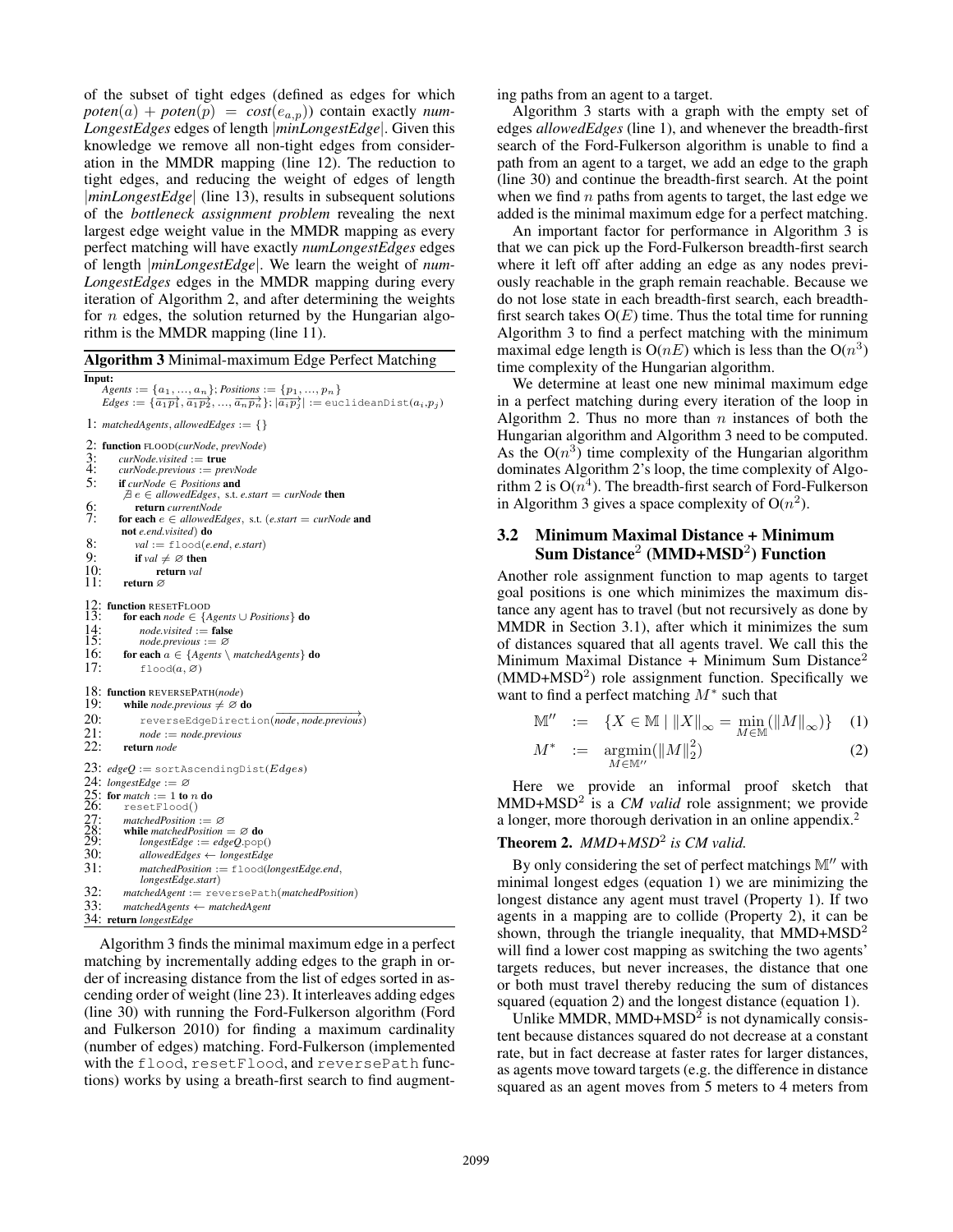Table 1: Time and space complexities of algorithms. SCRAM algorithms are show in bold.

| Algorithm            | <b>Time Complexity</b> | Space Complexity    |
|----------------------|------------------------|---------------------|
| $MMD+MSD2$           | $O(n^3)$               | $O(n^2)$            |
| <b>MMDR</b> $O(n^4)$ | $O(n^{4})$             | $O(n^2)$            |
| <b>MMDR</b> $O(n^5)$ | $O(n^5)$               | $O(n^3)$            |
| MMDR dyna            | $O(n^2 2^{(n-1)})$     | $O(n\binom{n}{n/2}$ |
| brute force          | O(n!n)                 | O(n)                |

Table 2: Average running time (ms) of algorithms for values of n on an Intel(R)  $Xeon(R)$  CPU E31270 @ 3.40GHz. SCRAM algorithms are show in bold.

| Algorithm            | $n=10$ | $n = 20$                 | $n = 100$ | $n = 3001$ | $n = 103$ | $n = 10^4$ |
|----------------------|--------|--------------------------|-----------|------------|-----------|------------|
| $MMD+MSD2$           | 0.016  | 0.062                    | 1.82      | 21.2       | 351.3     | 115006     |
| <b>MMDR</b> $O(n^4)$ | 0.049  | 0.262                    | 17.95     | 403.0      | 14483     |            |
| <b>MMDR</b> $O(n^5)$ | 0.022  | 0.214                    | 306.4     | 40502      |           |            |
| MMDR dvn.            | 0.555  | 2040                     |           |            |           |            |
| brute force          | 317.5  | $\overline{\phantom{0}}$ | -         |            |           | -          |

a target  $(5^2 - 4^2 = 9)$  is greater than the difference moving from 4 meters to 3 meters  $(4^2 - 3^2 = 5)$ ). This lack of a constant rate of decrease for distances squared allows for squared distances between an agent and targets it is not assigned to travel toward to decrease faster than the squared distance between an agent and the target it is assigned to. The sum of distances squared for non-MMD+MSD<sup>2</sup> mappings can thus become less than the current  $MMD+MSD<sup>2</sup>$ mapping as agents travel to their targets. An example of where  $MMD+MSD<sup>2</sup>$  is shown to not be dynamically consistent is provided in an online appendix.<sup>2</sup>

Polynomial Time Algorithm for  $MMD+MSD<sup>2</sup>$  Algorithm 4 implements  $MMD+MSD<sup>2</sup>$  by first finding a perfect matching with the smallest maximum edge (line 1) which is computed by Algorithm 3 presented earlier in Section 3.1. We then create a set of *minimalEdges* consisting of all edges with length less than or equal to the longest edge in our perfect matching (line 2) and use it as input to the Hungarian algorithm (line 3). Note that edge weights are their distances squared and thus the Hungarian algorithm minimizes the sum of distances squared. As all edges greater in length than the minimal maximum edge in a perfect matching are removed before running the Hungarian algorithm, the maximum distance any agent travels is also minimized.

| <b>Algorithm 4</b> MMD+MSD <sup>2</sup> $O(n^3)$ Polynomial Time Impl. |  |
|------------------------------------------------------------------------|--|
| Input:                                                                 |  |
| Agents := { $a_1, , a_n$ }; Positions := { $p_1, , p_n$ }              |  |

 $Edges := {\overrightarrow{(a_1p_1}, \overrightarrow{a_1p_2}, ..., \overrightarrow{a_np_n}}; \overrightarrow{|a_ip_j|} := \text{euclideanDist}(a_i, p_j)^2$ 

1: *longestEdge* := getMinimalMaxEdgeInPerfectMatching(*Edges*)

- 2:  $minimalEdges := e \in Edges$ , s.t.  $|e| \leq |longestEdge|$
- 3: return hungarianAlg(*minimalEdges*)

The  $O(n^3)$  time complexity of the Hungarian algorithm dominates Algorithm 3 and thus the time complexity of Algorithm 4 is  $O(n^3)$ . The breadth-first search of Ford-Fulkerson in Algorithm 3 gives a space complexity of  $O(n^2)$ .

## 4 Assign. Function & Algorithm Analysis

To evaluate role assignment algorithms, we generated mapping scenarios for  $n$  agents and targets. Both agents and targets were assigned random integer value positions on a two dimensional square grid with sides of length  $n^2$ . Table 2

Table 3: Role assignment function properties from Section 2. *CM valid* functions are shown in bold.

| Function         | Min. Makespan | <b>No Collisions</b> | Dyn. Consistent |
|------------------|---------------|----------------------|-----------------|
| $MMD+MSD2$       | Yes           | Yes                  | No              |
| <b>MMDR</b>      | Yes           | Yes                  | Yes             |
| MSD <sup>2</sup> | No            | Yes                  | No              |
| <b>MSD</b>       | No            | No                   | N <sub>0</sub>  |
| Random           | No            | N <sub>0</sub>       | N <sub>0</sub>  |
| Greedy           | No            | No                   | No              |

Table 4: Avg. makespan, avg. distance, and distance std. dev. over  $10^6$  assignments of 10 agents to targets on a  $100^2$  grid. *CM valid* role assignment functions are shown in bold.

| Function         | Avg. Makespan | Avg. Distance | Distance StdDev |
|------------------|---------------|---------------|-----------------|
| $MMD+MSD2$       | 45.79         | 27.38         | 10.00           |
| <b>MMDR</b>      | 45.79         | 28.02         | 9.30            |
| MSD <sup>2</sup> | 48.42         | 26.33         | 10.38           |
| <b>MSD</b>       | 55.63         | 25.86         | 12.67           |
| Random           | 90.78         | 52.14         | 19.38           |
| Greedy           | 81.73         | 28.66         | 18.95           |

shows the average run-time of the algorithms for different values of  $n$ . The slowest was the brute force method evaluating all n! possible mappings. The fastest was  $MMD+MSD<sup>2</sup>$ which has the lowest time complexity and a relatively low space complexity as shown in Table 1. MMD+MSD<sup>2</sup> took less than half a second for 1000 agents and less than two minutes for 10,000 agents. The polynomial time implementations of MMDR scale well to 100s of agents and are much faster than the dynamic programming implementation of MMDR. The  $O(n^4)$  implementation of MMDR scales to 1000 agents and is faster than the  $O(n^5)$  implementation except for smaller  $(n \leq 20)$  inputs (our use case for RoboCup) where it takes longer due to the extra computations needed in its main loop.

In Table 4 we compare MMDR and MMD+MSD<sup>2</sup> against the following role assignment functions when assigning 10 agents to targets on a 100 X 100 grid.

MSD Minimize sum of distances between agents and targets.  $\text{MSD}^2$  Minimize sum of distances<sup>2</sup> between agents and targets. Greedy Assign agents to targets in order of shortest distances. Random Random assignment of agents to targets.

Both MMDR and MMD+MSD<sup>2</sup> have the same lowest average makespan for they are defined so as to minimize the makespan. As can be seen in Table 3 none of the other functions are *CM valid* as they fail to minimize the makespan (further analysis of how other functions fail to hold properties is provided in an online appendix<sup>2</sup>). MMDR is the only dynamically consistent function of the ones we compare.

Average distance is not something *CM valid* role assignment functions explicitly attempt to minimize. However, this metric can be useful if agents exhaust a shared resource such as fuel when moving. MSD by definition minimizes the average distance and thus represents the best possible value for this metric. MMDR and MMD+MSD<sup>2</sup> both have average distance values close to that of MSD. A third metric is distance standard deviation which is useful if there is a preference for having agents travel similar distances (e.g. wanting to have equal wear and tear across robots). MMDR has the best value for this with MMD+MSD<sup>2</sup> being second. MMDR and MMD+MSD<sup>2</sup> do well across all metrics in Table 4.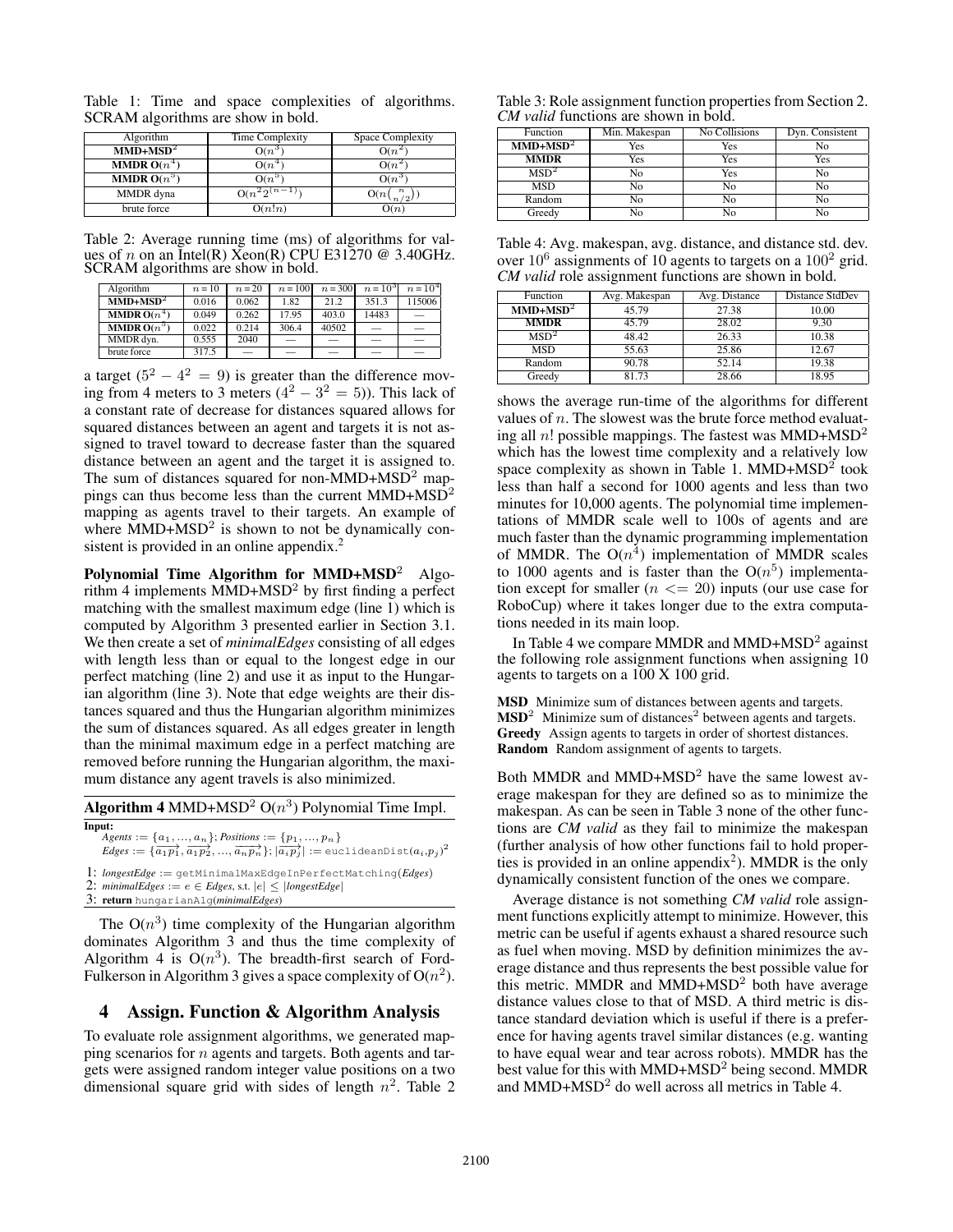Table 5: Avg. goal difference (std. error) over 1000 games when playing against the top three teams at RoboCup 2013. *CM valid* role assignment functions are shown in bold.

| Function       | $1.$ Apollo $3D$ | 2. AustinVilla  | 3. FCPortugal |
|----------------|------------------|-----------------|---------------|
| <b>MMDR</b>    | 0.710(0.027)     | 0.007(0.013)    | 0.469(0.024)  |
| $MMD+MSD2$     | 0.698(0.027)     | $0$ (self)      | 0.499(0.024)  |
| Static         | 0.604(0.027)     | $-0.012(0.016)$ | 0.356(0.024)  |
| Greedy         | 0.530(0.028)     | $-0.044(0.016)$ | 0.315(0.024)  |
| Greedy Offense | 0.670(0.027)     | $-0.039(0.016)$ | 0.435(0.024)  |

### 5 RoboCup Case Studies

RoboCup robot soccer has served as an excellent research domain for autonomous agents and multiagent systems over the past decade and a half. In this domain, teams of autonomous robots compete with each other in complex, realtime, noisy and dynamic environments. As RoboCup necessitates that agents coordinate movement as a team to be successful, it provides an ideal testbed for SCRAM. In the following sections, we provide case studies and analysis of SCRAM employed in two different RoboCup leagues.

### 5.1 RoboCup 3D Simulation

The RoboCup 3D simulation environment is based on SimSpark, a generic physical multiagent system simulator. SimSpark uses the Open Dynamics Engine (ODE) library for its realistic simulation of rigid body dynamics. Agents in the simulation are modeled after the Aldebaran Nao robot. Visual information about the environment is given to agents through noisy measurements of the distance and angle to objects within a restricted view cone (120◦ ). Games consist of two five minute halves of 11vs11 teams playing soccer.

In UT Austin Villa's positioning system players' positions are determined in three steps. First, a full team formation is computed using Delaunay triangulation (Akiyama and Noda 2008) based on set offset positions from the ball (formations used are provided in (MacAlpine et al. 2013)). Second, each player computes an assignment of players to positions in this formation according to its own view of the world using the MMD+MSD<sup>2</sup> role assignment function. An important factor in any SCRAM-based system is that agents have reasonably accurate knowledge of where all agents are currently located. We use agent communication to share and synchronize agent world models as discussed in (MacAlpine, Barrera, and Stone 2013). For the third and final step a voting coordination mechanism detailed in (MacAlpine, Barrera, and Stone 2013) synchronizes players' computed assignments.

A SCRAM positioning system using MMDR was a key component in winning the RoboCup 3D simulation world championship in 2011 (MacAlpine et al. 2012), 2012 (MacAlpine et al. 2013), and 2014 (MacAlpine et al. 2015). SCRAM using MMD+MSD<sup>2</sup> was also an important factor in achieving 2nd place in 2013. In Table 5 we show our team's performance against the top three teams at the 2013 RoboCup competition using both SCRAM and the following alternative assignment functions.

Static Role assignments fixed based on player's uniform number. Greedy Assign agents to targets in order of shortest distances.

Greedy Offense Similar to previously reported work in the RoboCup 3D simulation domain (Chen and Chen 2011), assign closest agents to roles in order of most offensive positions.

The *CM valid* role assignment functions are superior to the other functions as they perform better against all opponents.

### 5.2 RoboCup 2D Simulation

As one of the oldest RoboCup leagues, 2D simulation soccer has been well explored, both in competition and in research. The domain consists of two teams of eleven autonomous agents playing soccer on a simulated 2D soccer field. Agents receive sensory information, including the position of the ball and other agents, from a central game server. After processing this information, agents then tell the server what actions they want to take such as dashing, kicking, and turning.

To test SCRAM in the RoboCup 2D simulation league we used the Agent2D (Akiyama 2010) base code release which provides a fully functional soccer playing agent team. Agent2D includes default formation files using Delaunay triangulation (Akiyama and Noda 2008) to specify agent role positions. In the Agent2D base code, agents are statically assigned to roles based on their uniform numbers. Agent2D teams only modified to use the MMDR and MMD+ $MSD<sup>2</sup>$ role assignment functions beat the default Agent2D team by an average goal difference of 0.118 (+/- 0.025) and 0.105 (+/- 0.024) respectively across 10,000 games.

New at RoboCup 2013 was the addition of a drop-in player challenge where agent teams consisting of different players randomly chosen from participants in the competition play against each other. An important aspect of the challenge is for an agent to be able to adapt to the behaviors of its teammates: for instance if most of an agent's teammates are assuming offensive roles, that agent might better serve the team by taking on a defensive role. SCRAM implicitly allows for this adaptation to occur as it naturally chooses roles for an agent that do not currently have another agent nearby.

Using agents from the drop-in player challenge, we played 2800 drop-in player matches with both the default version of Agent2D and a version of Agent2D with SCRAM  $(MMD+MSD<sup>2</sup>)$ . Empirically we found most agents used static role assignment thus underscoring the need for adapting to teammates' fixed roles. Adding SCRAM to Agent2D improved performance in the challenge from an average goal difference of 1.473 (+/-0.157) with static role assignments to 1.659 (+/-0.153) with SCRAM. This result shows promise for SCRAM adapting to unknown teammates' behaviors.

### 6 Related Work and Extensions

While there exists previous work on role assignment in RoboCup simulated soccer domains (Lau et al. 2009; Stone and Veloso 1999; Chen and Chen 2011), it has not focused on collision avoidance or formation completion time.

Work very related to ours (Turpin, Michael, and Kumar 2014) assigns interchangeable robots to goal positions where robots have non-point masses and exist in environments containing obstacles. Additional work by Turpin et al. (2014) suggests using the Hungarian algorithm to minimize the sum of distances raised to large powers as a proxy for MMDR, however such an approach is not guaranteed to return the same result as MMDR and minimize the makespan. We believe the above work could be augmented with the